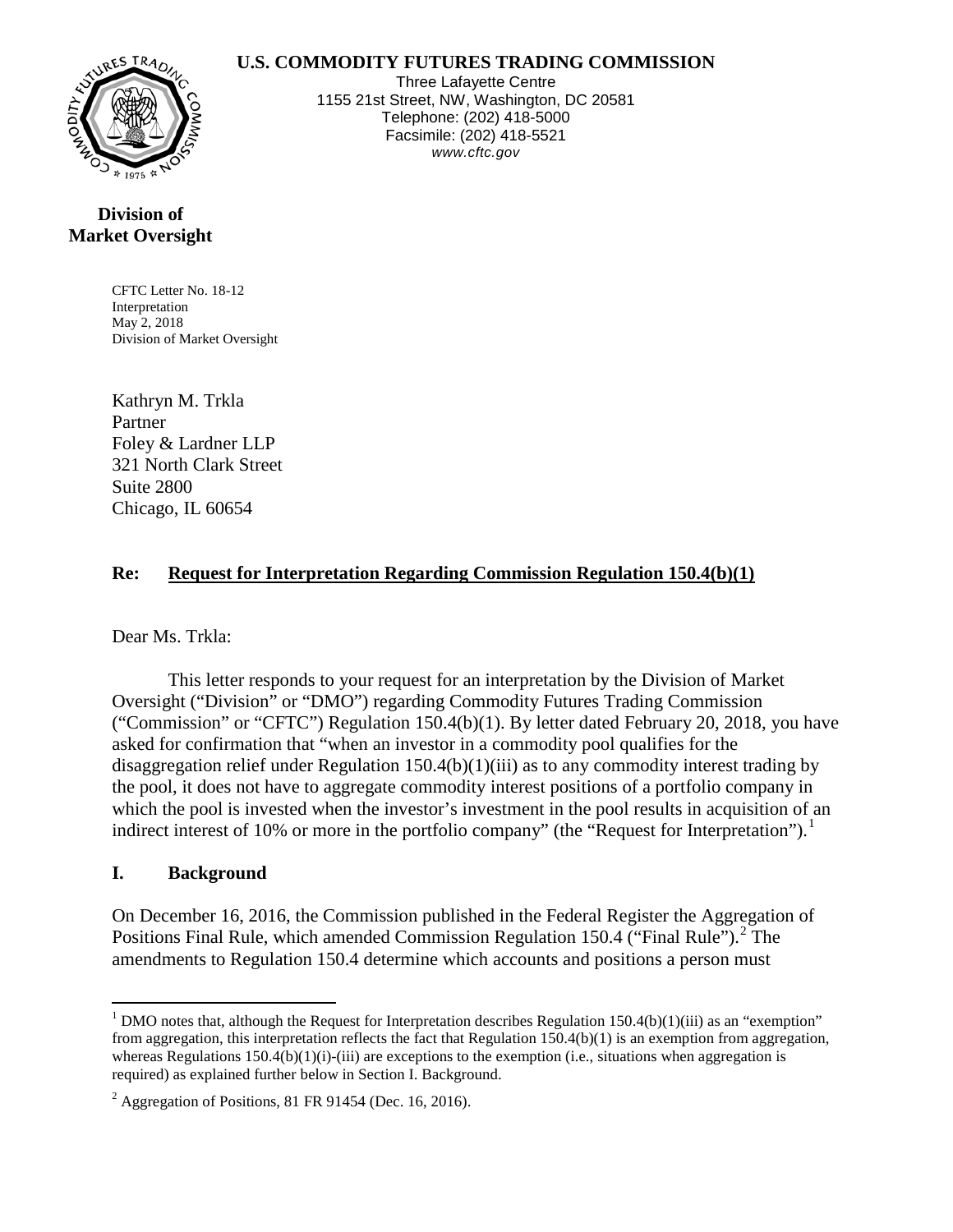aggregate for purposes of determining compliance with the applicable position limit levels set forth in Regulation 150.2 ("position limits"). The Final Rule became effective on February 14, 2017.

Generally under Regulation  $150.4(a)(1)$ , for purposes of applying position limits, a person must aggregate all positions in accounts for which such person directly or indirectly controls trading or holds a 10 percent or greater ownership or equity interest, unless an exemption set forth in Regulation 150.4(b) applies.<sup>[3](#page-1-0)</sup> This letter addresses Regulation 150.4(b)(1), which is an exemption from aggregation for certain commodity pool investors. The Regulation 150.4(b)(1) aggregation exemption applies to a person who is a passive investor (i.e., "a person that is a limited partner, limited member, shareholder, or other similar pool participant") that holds a 10 percent or greater ownership or equity interest in a commodity pool (the "exemption"). However, the exemption does not apply if such investor is excluded by the exceptions in Regulations  $150.4(b)(1)(i)$  $150.4(b)(1)(i)$  $150.4(b)(1)(i)$ -(iii) (the "exceptions").<sup>4</sup>

Specifically, under Regulation 150.4(b)(1)(i), the exemption for passive investors is not available if the person is the commodity pool operator of the pooled account. Under Regulation  $150.4(b)(1)(ii)$ , the exemption is not available if the person is a principal or affiliate of the operator of the pooled account (unless the person and the pool operator meet the conditions set forth in paragraphs  $(A)$ - $(C)$  of Regulation 150.4 $(b)(1)(ii)$ ). Finally, under Regulation  $150.4(b)(1)(iii)$  (which is the focus of the Request for Interpretation), the exemption is not available if: (a) the commodity pool's operator is exempt from CPO registration (pursuant to Regulation 4.13); and (b) the person holds a 25 percent or greater direct or indirect ownership or equity interest in the commodity pool.<sup>[5](#page-1-2)</sup>

# **II. Summary of the Request for Interpretation[6](#page-1-3)**

<span id="page-1-0"></span> $3$  DMO notes that, notwithstanding the aggregation exemptions set forth in Regulation 150.4(b), under Regulation  $150.2(a)(2)$  a person must also aggregate if they hold or control positions in more than one account or pool with substantially identical trading strategies (the "substantially identical trading requirement"). However, DMO also notes that pursuant to CFTC Letter 17-37, DMO staff granted no-action relief under which the substantially identical trading requirement applies only if there is willful intent to circumvent position limits. *See* CFTC Letter 17-37 (Aug. 10, 2017) (stating that a person does not have to aggregate pursuant to Regulation 150.4(a)(2) "unless that person holds or controls the trading of positions in more than one account or pool with substantially identical trading strategies in order to willfully circumvent applicable position limits").

<span id="page-1-1"></span><sup>&</sup>lt;sup>4</sup> In other words, the exemption would cover a passive investor, so long as such investor is not otherwise excluded from relying on the exemption pursuant to the exceptions in Regulations  $150.4(b)(1)(i)-(iii)$ .

<span id="page-1-2"></span><sup>&</sup>lt;sup>5</sup> DMO notes that, although the Request for Interpretation focuses on the exception in Regulation 150.4(b)(1)(iii), staff's interpretation provided herein would apply equally to the exceptions in Regulations  $150.4(b)(1)(i)$  and (ii) to the extent that a person qualifies for the exemption and is not otherwise excluded by the exceptions or the substantially identical trading requirement.

<span id="page-1-3"></span><sup>&</sup>lt;sup>6</sup> This summary section is based on DMO's understanding of the Request for Interpretation. DMO notes that any different, changed, or omitted material facts or circumstances may require a different conclusion or render this letter void.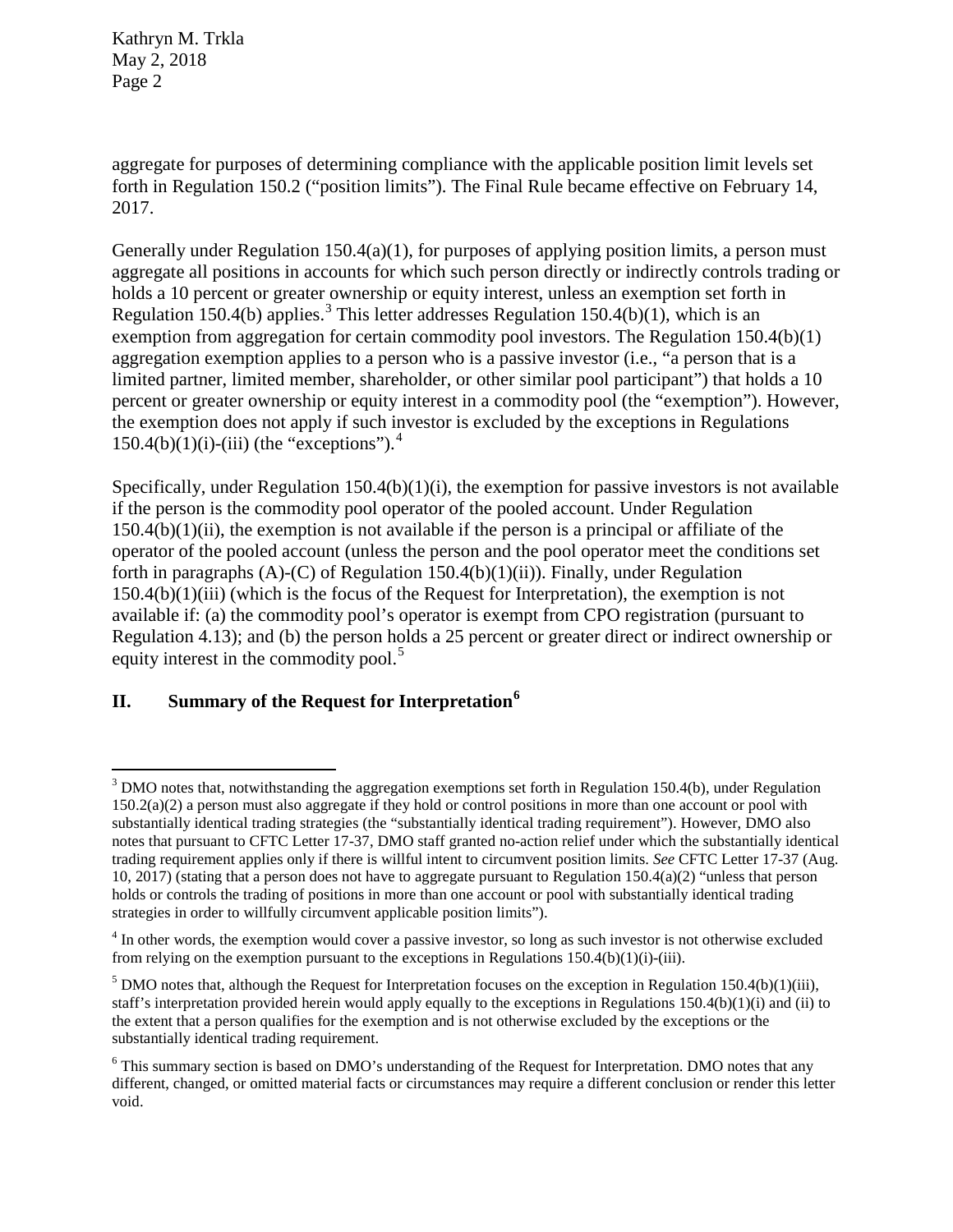According to the Request for Interpretation, your client is a large institutional investor ("Institutional Investor") that actively invests in a range of financial instruments, including futures, options on futures, and swaps ("commodity interests"), some of which are subject to CFTC and/or CFTC-regulated market position limits.<sup>[7](#page-2-0)</sup> Separately, Institutional Investor also invests in venture capital and private equity funds ("Funds") that acquire interests in operating companies ("Portfolio Companies"), which may be engaged in commercial operations in the agriculture and energy spaces.

The Funds are structured as a form of pooled investment enterprise that, in most cases, reserve the right to trade commodity interests. As such, the Funds qualify as commodity pools, and their managers are commodity pool operators ("CPOs").<sup>[8](#page-2-1)</sup> In connection with any commodity interest trading by the pools, a Fund manager generally confirms its intent to either rely on the exemption from registration as a CPO, pursuant to CFTC Regulation 4.13, or register as a CPO before the Fund commences commodity interest trading.

Generally, Institutional Investor is a passive investor in such Funds and often represents a substantial portion of the capital commitment to a Fund – close to or sometimes exceeding 25 percent. [9](#page-2-2) As a result, Institutional Investor often faces circumstances in which it could or will acquire a 10 percent or greater indirect ownership interest in an underlying Portfolio Company through its investment in a Fund. Institutional Investor does not, however, control the Fund's operations or its investment decisions. Institutional Investor also does not know, or want to know, if a prospective Portfolio Company (in which a Fund may invest) plans to trade commodity interests.

The Request for Interpretation asks for confirmation that, when Institutional Investor qualifies for the Regulation 150.4(b)(1) aggregation exemption with respect to a Fund, Institutional Investor does not have to look through its investment in the Fund to aggregate commodity interest positions held by an underlying Portfolio Company solely by virtue of the Institutional Investor acquiring a 10 percent or greater indirect interest in the Portfolio Company by way of the Fund."<sup>[10](#page-2-3)</sup>

<span id="page-2-3"></span> $10$  The Request for Interpretation acknowledges that "other factors could be present that may separately require a pool investor to aggregate positions held by the portfolio company, for example, if the investor has another

<span id="page-2-0"></span><sup>&</sup>lt;sup>7</sup> You note in the Request for Interpretation that your reference to "CFTC-regulated market" covers Commission designated contract markets and (although not currently applicable to Institutional Investor) swap execution facilities.

<span id="page-2-1"></span><sup>8</sup> *See* Commodity Exchange Act ("CEA") Section 1a(11), 7 U.S.C. 1a(11).

<span id="page-2-2"></span> $9$  DMO clarifies that, pursuant to Regulation 150.4(b)(1)(iii), the exemption and staff's interpretation herein would not apply to the extent that Institutional Investor has a 25 percent or greater ownership or equity interest in a commodity pool, the operator of which is exempt from registration as a CPO. In addition, the Request for Interpretation notes that "[t]he overall structure for a particular investment can be more complicated. For tax or other reasons, Institutional Investor may, in addition to its investment in a primary Fund, also invest in related alternative funds or parallel funds. [The Request for Interpretation uses] the term Fund to refer also to such alternative funds and parallel funds." DMO also clarifies that the exemption and staff's interpretation herein would not apply with respect to such alternative or parallel funds to the extent that Institutional Investor takes an ownership or equity interest in such funds to circumvent position limits.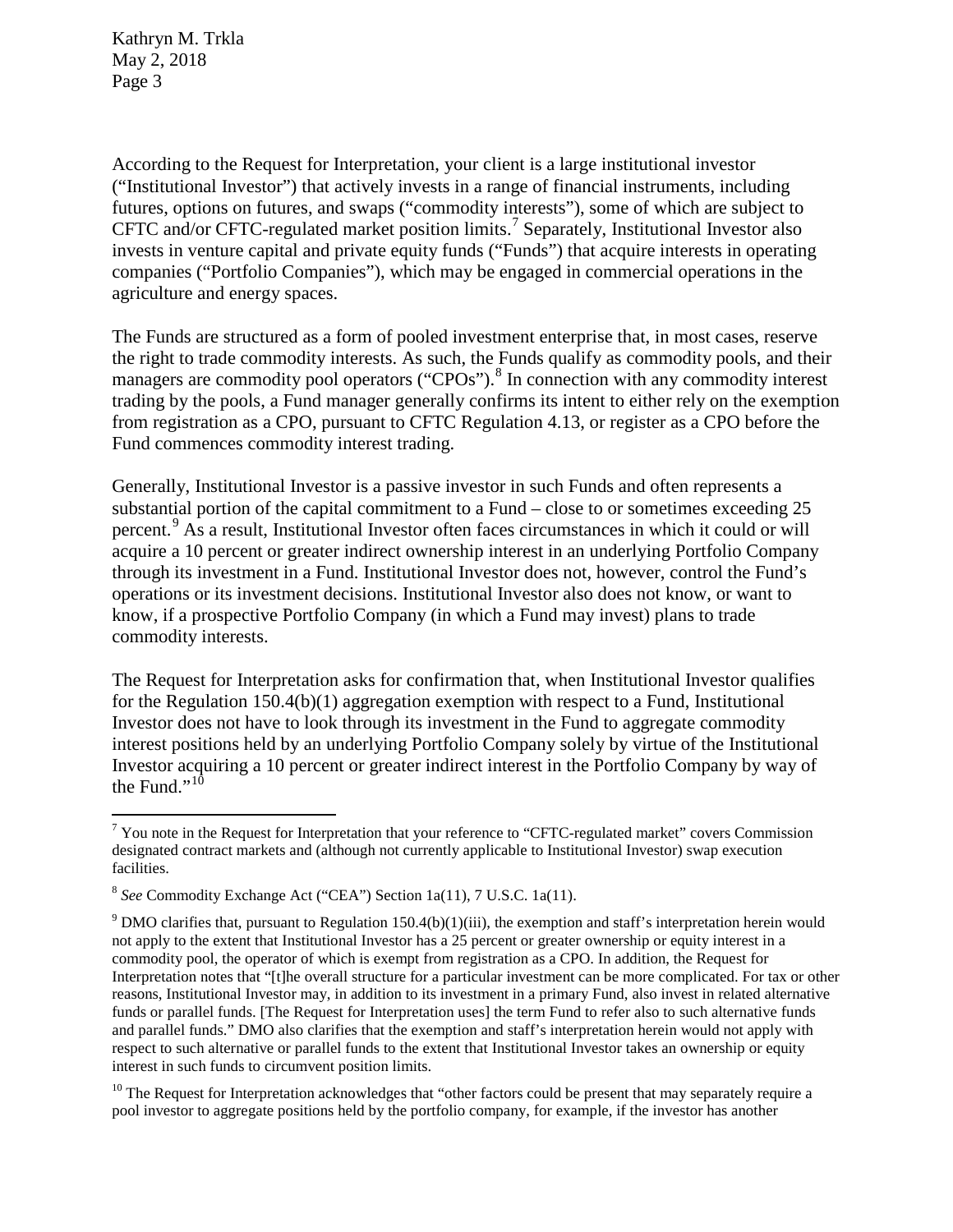#### **III. Staff Interpretation**

The Division agrees that, under the circumstances described in the Request for Interpretation, when Institutional Investor qualifies for the Regulation  $150.4(b)(1)$  aggregation exemption with respect to a Fund, and is not excluded from relying on the exemption pursuant to the Regulation 150.4(b)(1)(iii) exception (or pursuant to any of the other exceptions), Regulation 150.4(b)(1) does not require Institutional Investor to look through its investment in a Fund to aggregate commodity interest positions of an underlying Portfolio Company in which Institutional Investor has a 10 percent or greater indirect interest (via the Fund).<sup>[11](#page-3-0)</sup> In this scenario, Institutional Investor's Regulation 150.4(b)(1) aggregation exemption, with respect to its investment in a Fund, would extend to Institutional Investor's 10 percent or greater indirect interest (via the Fund) in Operating Companies for which Institutional Investor does not control trading.

The Division notes that, as stated in the Final Rule, "[t]he overall purpose of the position limits regime would be better served by focusing the aggregation requirement on situations where the owner is, in view of the circumstances, actually able to control the trading of the owned entity."<sup>[12](#page-3-1)</sup> In that light, the Division believes that the Regulation 150.4(b)(1) aggregation exemption is intended to apply to a passive investor, who has no ability to control the trading decisions of a commodity pool in which it invests.

Finally, the Division clarifies that, as noted in the Request for Interpretation and this letter, this interpretation would not apply to other circumstances where a passive investor has another relationship with a portfolio company in which, for example, the investor controls or directs trading directly or indirectly, or trades in concert with the portfolio company pursuant to an express or implied agreement. This interpretation also would not apply to circumstances in which a passive investor invests in alternative or parallel funds with the intention to circumvent position limits.

### **IV. Conclusion**

 $\overline{a}$ 

This interpretation represents the position of the Division and does not necessarily represent the views of the Commission or those of any other division or office of the Commission. Any different, changed, or omitted material facts or circumstances may require a different conclusion

relationship with the portfolio company under which it controls the portfolio company's trading or if it and the portfolio company are trading in concert pursuant to an express or implied agreement. We further understand that if an investor controls a portfolio company's trading though its investment in the Fund, the investor is likely not a passive Fund investor and thus could not rely upon the exemption under Regulation 150.4(b)(1)(iii). The interpretation we request would be inapplicable under that scenario."

<span id="page-3-0"></span> $11$  DMO notes that, although the Request for Interpretation focuses on the exception in Regulation 150.4(b)(1)(iii), staff's interpretation provided herein would apply equally to the exceptions in Regulations  $150.4(b)(1)(i)$  and (ii) to the extent that an investor qualifies for the exemption and is not otherwise excluded by the exceptions or the substantially identical trading requirement.

<span id="page-3-1"></span><sup>&</sup>lt;sup>12</sup> 81 FR 91454, 91457 (Dec. 16, 2016).